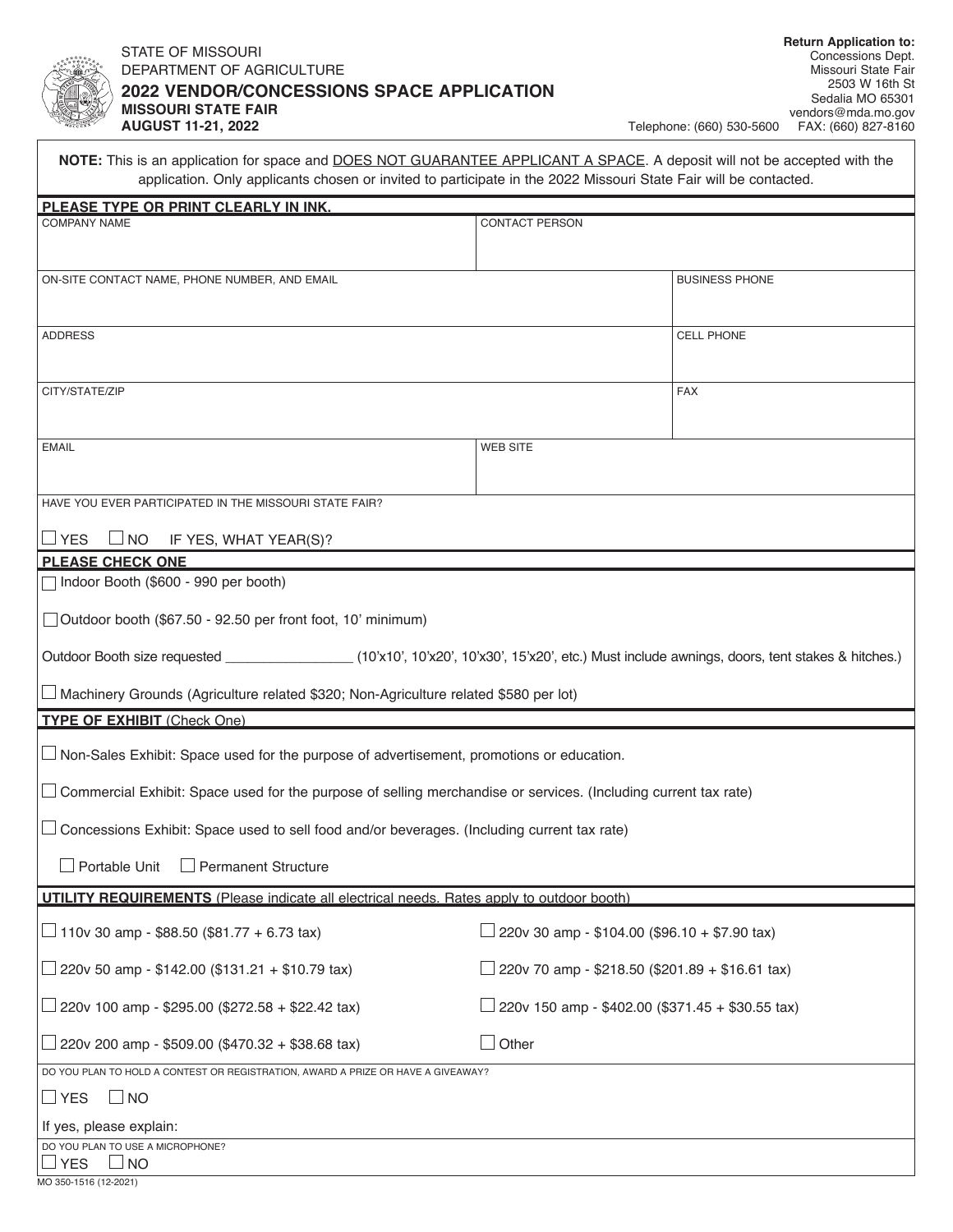| NOTICE: Only standard, non-Mylar helium balloons are allowed to be distributed from outdoor sites. No helium-filled balloons are to be |  |  |  |  |  |  |  |
|----------------------------------------------------------------------------------------------------------------------------------------|--|--|--|--|--|--|--|
| distributed in any building. (Read General Rules for other restrictions.)                                                              |  |  |  |  |  |  |  |

|                               | <b>NOTICE.</b> Only standard, non-wiyiar nelium balloons are allowed to be distributed hom outdoor sites. No helium-niled balloons are to be<br>distributed in any building. (Read General Rules for other restrictions.)                                                                                                                                                                                                                                                                                                                                       |              |
|-------------------------------|-----------------------------------------------------------------------------------------------------------------------------------------------------------------------------------------------------------------------------------------------------------------------------------------------------------------------------------------------------------------------------------------------------------------------------------------------------------------------------------------------------------------------------------------------------------------|--------------|
| <b>PRODUCTS</b>               |                                                                                                                                                                                                                                                                                                                                                                                                                                                                                                                                                                 |              |
|                               | To be sold, promoted, displayed or given away. Be specific; include prices. If you need more space, please attach a list. All first-time<br>applicants must submit a photo of the booth or display with this application.                                                                                                                                                                                                                                                                                                                                       |              |
|                               | REFERENCES (Other fairs or festivals at which you have participated)                                                                                                                                                                                                                                                                                                                                                                                                                                                                                            |              |
| EVENT#1                       |                                                                                                                                                                                                                                                                                                                                                                                                                                                                                                                                                                 |              |
| <b>CONTACT PERSON</b>         |                                                                                                                                                                                                                                                                                                                                                                                                                                                                                                                                                                 | PHONE        |
| EVENT#2                       |                                                                                                                                                                                                                                                                                                                                                                                                                                                                                                                                                                 |              |
| <b>CONTACT PERSON</b>         |                                                                                                                                                                                                                                                                                                                                                                                                                                                                                                                                                                 | PHONE        |
| EVENT#3                       |                                                                                                                                                                                                                                                                                                                                                                                                                                                                                                                                                                 |              |
| <b>CONTACT PERSON</b>         |                                                                                                                                                                                                                                                                                                                                                                                                                                                                                                                                                                 | <b>PHONE</b> |
| <b>INSURANCE REQUIREMENTS</b> |                                                                                                                                                                                                                                                                                                                                                                                                                                                                                                                                                                 |              |
|                               | Each exhibitor must provide the Missouri State Fair with proof of general liability insurance of no less than \$1,000,000 (per occurrence,<br>\$2,000,000 aggregate). The Missouri State Fair must be named as additional insured. Please check the form of insurance you will provide<br>during the Fair. Completing this form does not constitute proof of insurance. Proof of insurance will be required once a rental<br>agreement has been issued. If you have employees, you must provide proof of Workers' Compensation Insurance with this application. |              |
| $\Box$ My own carrier         | <b>CARRIER NAME</b>                                                                                                                                                                                                                                                                                                                                                                                                                                                                                                                                             |              |
| POLICY EXPIRES                | NAME POLICY IS UNDER                                                                                                                                                                                                                                                                                                                                                                                                                                                                                                                                            |              |

 $\Box$  I will purchase insurance through Haas & Wilkerson Insurance company (\$85 or current rate, paid directly to H&W Ins, if accepted)